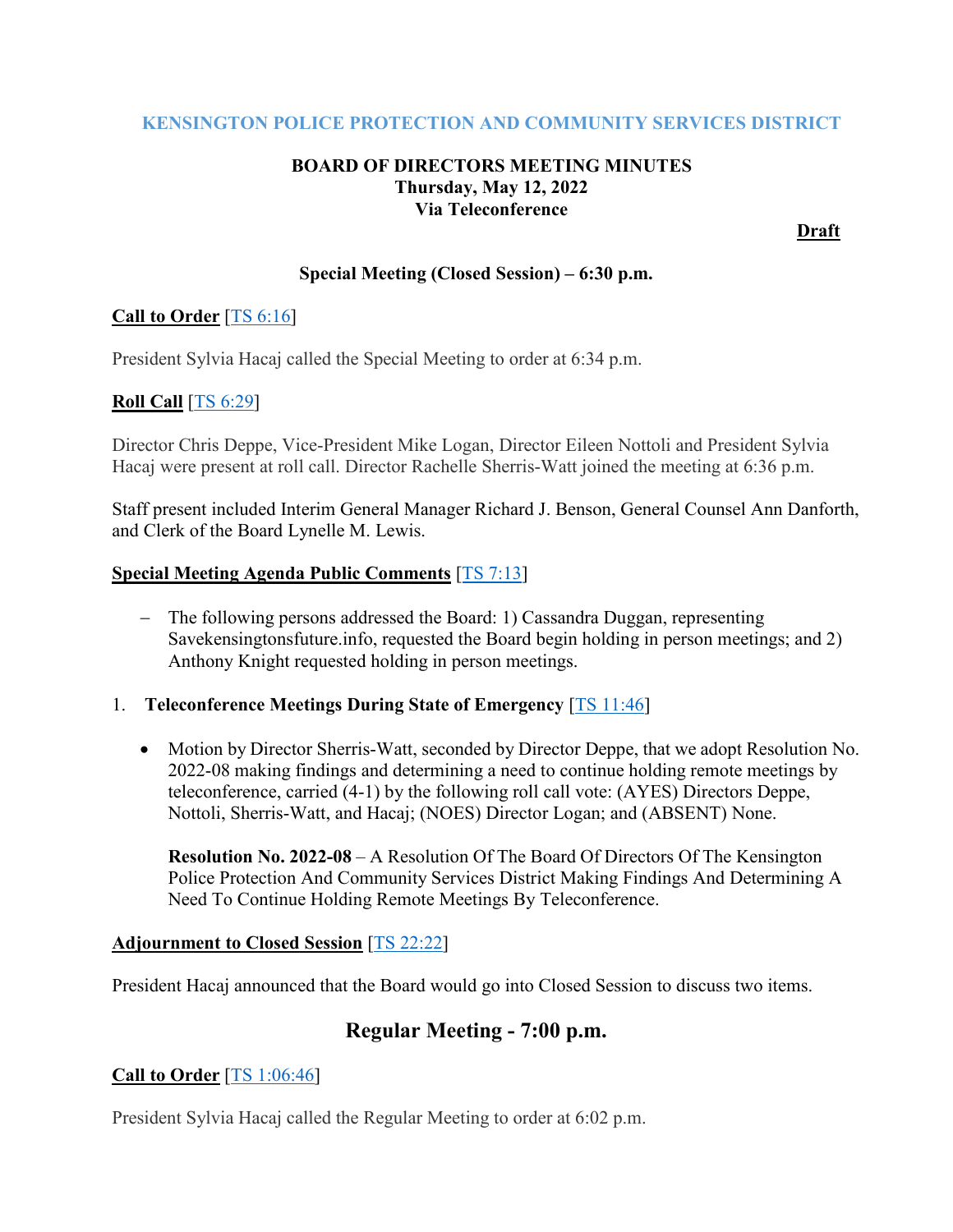KPPCSD Meeting Minutes May 12, 2022 Page 2 of 7

## **Announcement from Closed Session** [\[TS 1:06:56\]](https://youtu.be/teokCw_RFFk?t=4016)

President Hacaj announced the Board gave further direction to its labor neogtiator. She also announced the Board approved a contract for a new Interim General Manager (IGM) as the current IGM Richard Benson has to end his engagement with KPPCSD. Former General Manager Tony Constatouros will return as IGM on May 16<sup>th</sup>.

## **Roll Call** [\[TS 1:07:42\]](https://youtu.be/teokCw_RFFk?t=4062)

Director Chris Deppe, Vice-President Mike Logan, Director Eileen Nottoli, Director Rachelle Sherris-Watt, and President Sylvia Hacaj were present at roll call.

Staff present included Interim General Manager Richard J. Benson, General Counsel Ann Danforth, and Clerk of the Board Lynelle M. Lewis.

## **Public & Consent Calendar Comments** [\[TS 1:08:25\]](https://youtu.be/teokCw_RFFk?t=4105)

− The following persons addressed the Board: 1) Catherine DeNeergaard said Board decisions should be made in public and suggested looking at Blake Gardens Park for Kensington; 2) Mark Constantini said the children should not be evicted out of the park; 3) Danielle Madugo said she was happy to see the proposal for a joint meeting with Kensington Fire Protection District (KFPD) regarding the Public Safety Building (PSB), the current site poses fault displacement hazards, and urged focusing on new building construction for both districts; 4) Cassandra Duggan, representing Savekensingtonsfuture.info, read a petition requesting a pause on the PSB construction to address community concerns and to preserve the park for community recreation; 5) Anthony Knight asked for clarification on the status of IGM Rick Benson; and 6) Mabry Benson said the time for discussing alternatives for housing the police and fire departments has passed, and said there is an advantage to having the police at one end of the park; and 7) Kyle Virgien urged the Board to reconsider its priorities and not replace community services with the police.

## **Consent Calendar** [\[TS 1:29:32\]](https://youtu.be/teokCw_RFFk?t=5372)

Item 1, 2 and 4 were removed from the Consent Calendar.

## 1. **Meeting Minutes for the Special and Regular Meetings of April 7 and April 14, 2022.**

Director Nottoli said that the Minutes needed pagination and Director Sherris-Watt pointed out corrections to the spelling of names.

• Motion by Director Sherris-Watt, seconded by President Hacaj, to accept the Meeting Minutes for the Special and Regular Meetings of April 7 and April 14, 2022 to include Director Nottoli's recommendation to paginate the pages and the Director Sherris-Watt's corrections to spelling of names, carried (5-0) by the following roll call vote: (AYES) Directors Deppe, Logan, Nottoli, Sherris-Watt, and Hacaj; (NOES) None; and (ABSENT) None.

Approved Meeting Minutes with corrections.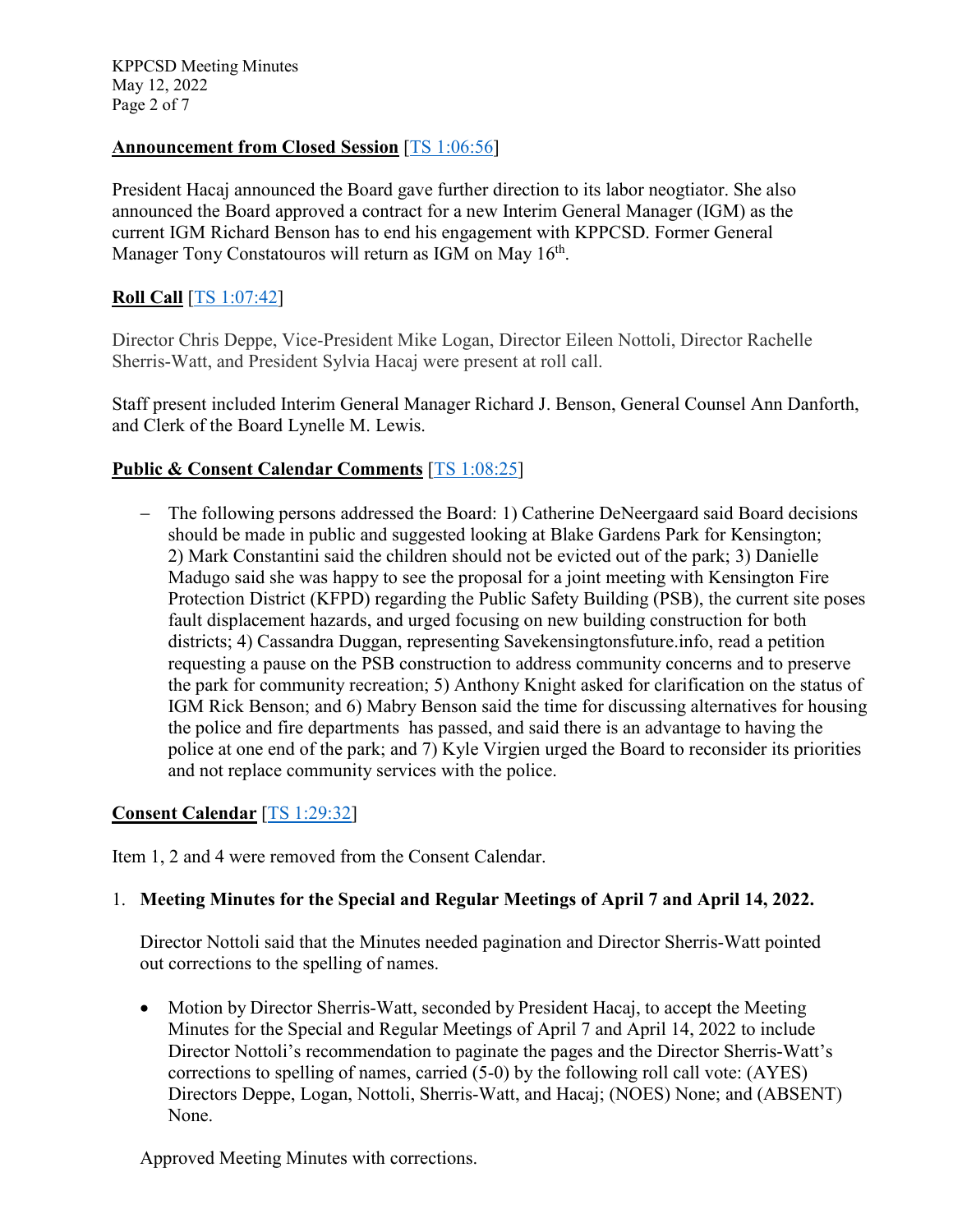KPPCSD Meeting Minutes May 12, 2022 Page 3 of 7

### 2. **Contract with Richard Benson for Consulting Services.**

President Hacaj reported that Tony Constantouros would be the Interim General Manager beginning May 16<sup>th</sup> and that Rick Benson would be retained as a consultant as needed.

• Motion by President Hacaj, seconded by Director Sherris-Watt, to approve the contract as described by the General Counsel with Richard Benson for consulting services to the District upon his change of status after May  $16<sup>th</sup>$ , carried (5-0) by the following roll call vote: (AYES) Directors Deppe, Logan, Nottoli, Sherris-Watt, and Hacaj; (NOES) None; and (ABSENT) None.

Approved the contract and authorized President Sylvia Hacaj to execute it on behalf of District.

### 3. **General Funds Transfer to LAIF Account**

• Motion by President Hacaj, seconded by Director Deppe, to approve the transfer of \$1.2 million from the General Fund checking account into the Local Agency Investment Fund (LAIF), carried (5-0) by the following roll call vote: (AYES) Directors Deppe, Logan, Nottoli, Sherris-Watt, and Hacaj; (NOES) None; and (ABSENT) None.

Approved the transfer of \$1.2 million from the General Fund checking account into the Local Agency Investment Fund (LAIF).

## 4. **March 2022 Financial Reports**

Board members commented on variances in the reports (i.e. utilities costs, landscaping costs, how parks should be reflected in the budget, dues and subscriptions, and Covid costs). Following discussion, there was consensus to have staff provide the Board with a quarterly budget update.

• Motion by President Hacaj, seconded by Director Sherris-Watt, that we accept the financial reports, carried (5-0) by the following roll call vote: (AYES) Directors Deppe, Logan, Nottoli, Sherris-Watt, and Hacaj; (NOES) None; and (ABSENT) None.

Received and accepted the March financial reports.

#### **Discussion and Action**

## 5. **General Manager Compensation** [\[1:46:33\]](https://youtu.be/teokCw_RFFk?t=6393)

Interim General Manager Richard Benson introduced the recommended action to enroll the District General Manager position and other administrative staff in the California Public Employees Retirement System (CalPERS) and classify the position as salaried (\$12,350.00- \$13,899.60), part-time (24-30 hours/week).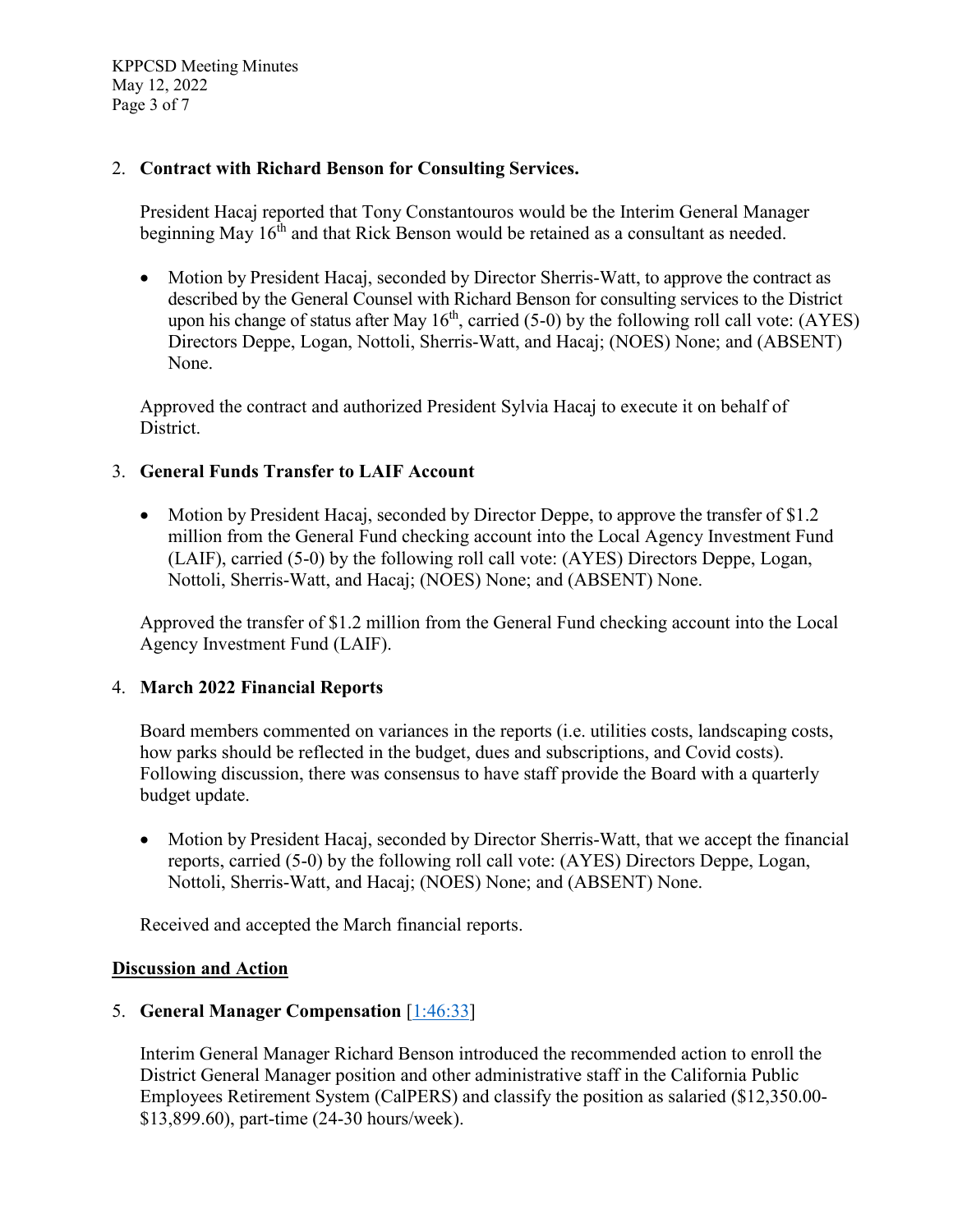KPPCSD Meeting Minutes May 12, 2022 Page 4 of 7

> Board members commented on costs for adding more staff to CalPERS, suggested reevaluating the current staff structure, and asked about the process and timing for joining CalPERS.

- − The following persons addressed the Board: 1) Mark Constanini quetioned if this was a good return on investment; 2) Vida Dorroh suggested looking at consolidating the two districts to save tax dollars; 3) Steve Simirin endorsed having a unified board and questioned whether Kensington can supports its own police force; 4) Danielle Madugo asked if there is a way to hire a district manager for both districts; and 5) Marilyn Stollon said we need to keep the General Manager and Chief of Police separately and supported the current recommendation.
- Motion by Director Sherris-Watt, seconded by Director Sherris-Watt, to direct the General Manager to take necessary actions to enroll the District General Manager position and other administrative staff working more than 20 hours in CalPERS and classifying the position as salaried not hourly although part-time for 24-30 hours, carried (5-0) by the following roll call vote: (AYES) Directors Deppe, Logan, Nottoli, Sherris-Watt, and Hacaj; (NOES) None; and (ABSENT) None.

## 6. **Temporary District Location** [\[TS 2:17:08\]](https://youtu.be/teokCw_RFFk?t=8228)

Interim General Manager Richard Benson introduced the recommended action to: (1) Approve locating, on a temporary basis, the KPPCSD administrative and police operations to 10940 San Pablo Avenue, Unit B, in El Cerrito; and (2) Authorize the Interim General Manager to enter into agreements relating to the relocation with the City of El Cerrito, Mobile Modular Management Corporation, and the KFPD. He explained the terms with the City of El Cerrito and noted that remodeling costs are still unknown.

Board members asked questions about the timeframe for occupancy, penalty for going beyond contract terms, costs for removal of the modular unit, modular renovation costs, and use of a modular building for new location.

- − The following persons addressed the Board: 1) Mark Constantini said he was impressed with the critical thought process; 2) Danielle Madugo asked about mutual aid with El Cerrito and why the PD cannot join the FD the church, suggested more collaboration with the KFPD and said moving the PSB would eliminate the seismic hazard; 3) Paul Dorroh asked how the KFPD subleasing amount was determined; 4) John Price said the two boards needed to pause and come up with a solution that works for everyone and not have the police in the park; 5) Bill Hansell, KFPD General Manager, explained the KFPD financial offset, said remaining in the PSB is risky, and noted support for the staff recommendation; 6) Marilyn Stollon suggested using the parking lot for a permanent building and said to keep moving forward; 7) John Gaccione said there is no reason to pause on the renovation of the PSB and supported the staff recommendation; and 8) Candy Capogrossi said to move ahead with the proposal and asked about the life span for a modular building.
- Motion by President Hacaj, seconded by Vice-President Logan, to approve the General Manager to move forward with locating, on a temporary basis, the KPPCSD police and administrative operations to 10940 San Pablo Avenue, Unit B, in El Cerrito; to enter into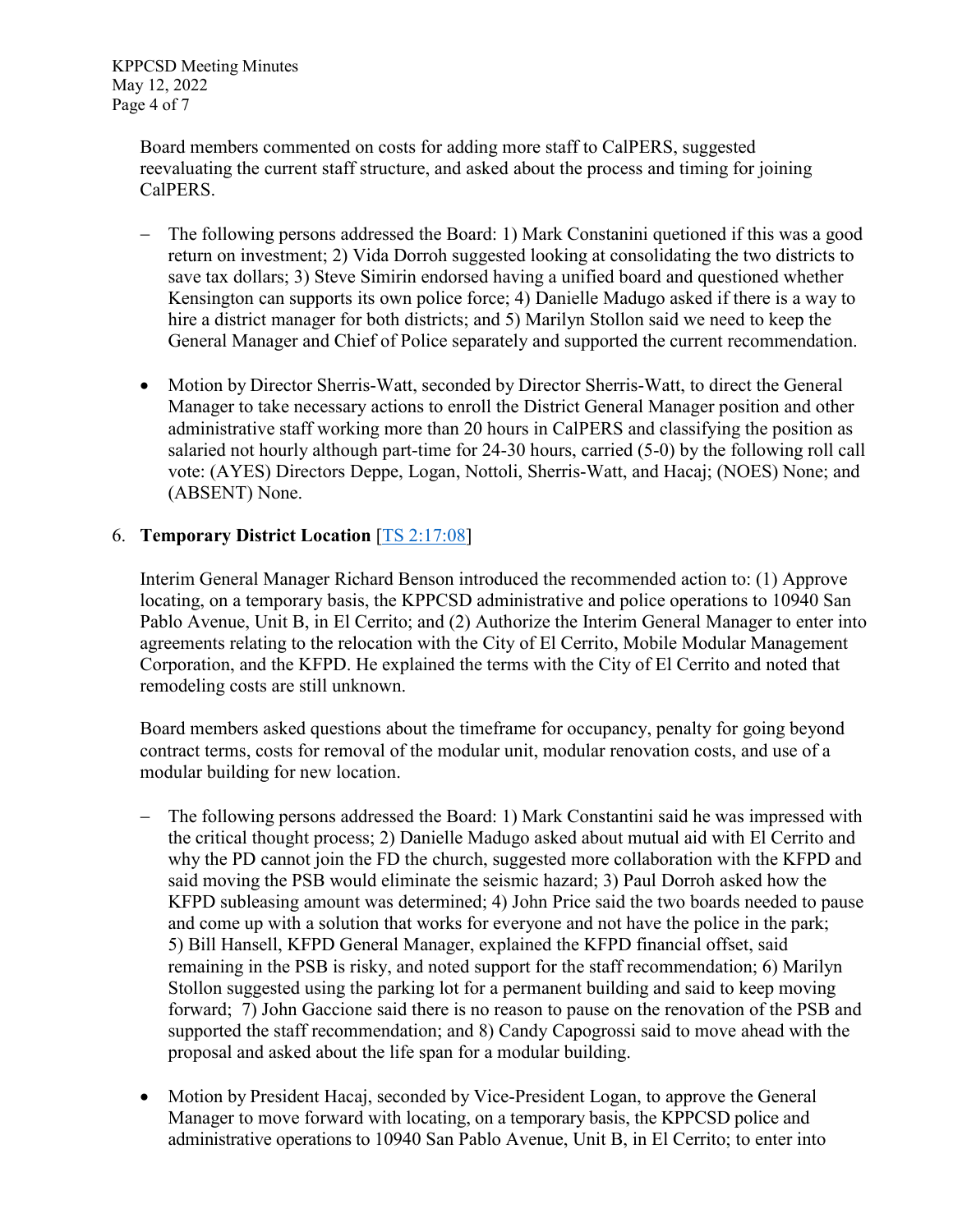agreements relating to the relocation with the City of El Cerrito, the Mobile Modular Management Corporation, and the Kensington Fire Protection District in the terms described in the staff report including a \$15,000 limit maximum for modifications, carried (5-0) by the following roll call vote: (AYES) Directors Deppe, Logan, Nottoli, Sherris-Watt, and Hacaj; (NOES) None; and (ABSENT) None.

## 7. **Proposal to Call a Joint Meeting with the Kensington Fire Protection District** [\[TS 3:07:53\]](https://youtu.be/teokCw_RFFk?t=11273)

President Hacaj introduced the recommended action to direct staff to contact the KFPD to propose a joint meeting to update the public regarding the status of housing the two agencies.

Board members presented their viewpoints on this issue (i.e. a public forum with the two chiefs and general managers or a joint meeting with board members).

- At 9:45 p.m., Director Sherris-Watt made a motion to extend the meeting until 10:30 p.m. The motion was seconded by Director Deppe, and it carried (5-0) by the following roll call vote: (AYES) Directors Deppe, Logan, Nottoli, Sherris-Watt, and Hacaj; (NOES) None; and (ABSENT) None.
- The following persons addressed the Board: 1) Cathy Garza favored an in person joint meeting; 2) Sneha Patel supported holding a joint meeting; 3) John Price supported a community meeting to include other Kensington organizations; 4) Anthony Knight asked who was participating in this meeting; 5) Sylvia Elsbury said the meeting should be in person with two board members, two general managers, and two chiefs; 6) Danielle Madugo supported a joint agendized meeting with all directors; 7) David Fike supported a joint in person meeting of both boards; 8) Mark Constantini urged convening a public meeting with public engagement; 9) Candy Cappogrossi invited everyone to the Kensington Property Owner's Association meeting on May 21st; 10) John Gaccione commented on park access concerns for the police; 11) Katie Brohawn supported holding a public forum and urged people to stand at the bottom of the hill to preview the best location for the police; and 12) Marilyn Stollon supported holding a structured public meeting and would like to have a Zoom option.

There was Board discussion about the structure of the joint meeting.

- At 10:20 p.m. President Hacaj made a motion to extend the meeting until 11:00 p.m. Director Sherris-Watt seconded the motion, and it carried (5-0) by the following roll call vote: (AYES) Directors Deppe, Logan, Nottoli, Sherris-Watt, and Hacaj; (NOES) None; and (ABSENT) None.
- Motion by President Hacaj, seconded by Director Sherris-Watt, that our Interim General Manager contact the General Manager of the KFPD to craft a proposal for a public informational meeting that would include presentations of the current plans for the renovated fire building and a presentation by the KPPCSD Chief of Police on the space needs and regulations he believes are needed, and allow for the public to ask questions, and perhaps have their architect present, and if they need a facilitator was needed we would jointly pay for it, carried (5-0) by the following roll call vote: (AYES) Directors Deppe, Logan, Nottoli,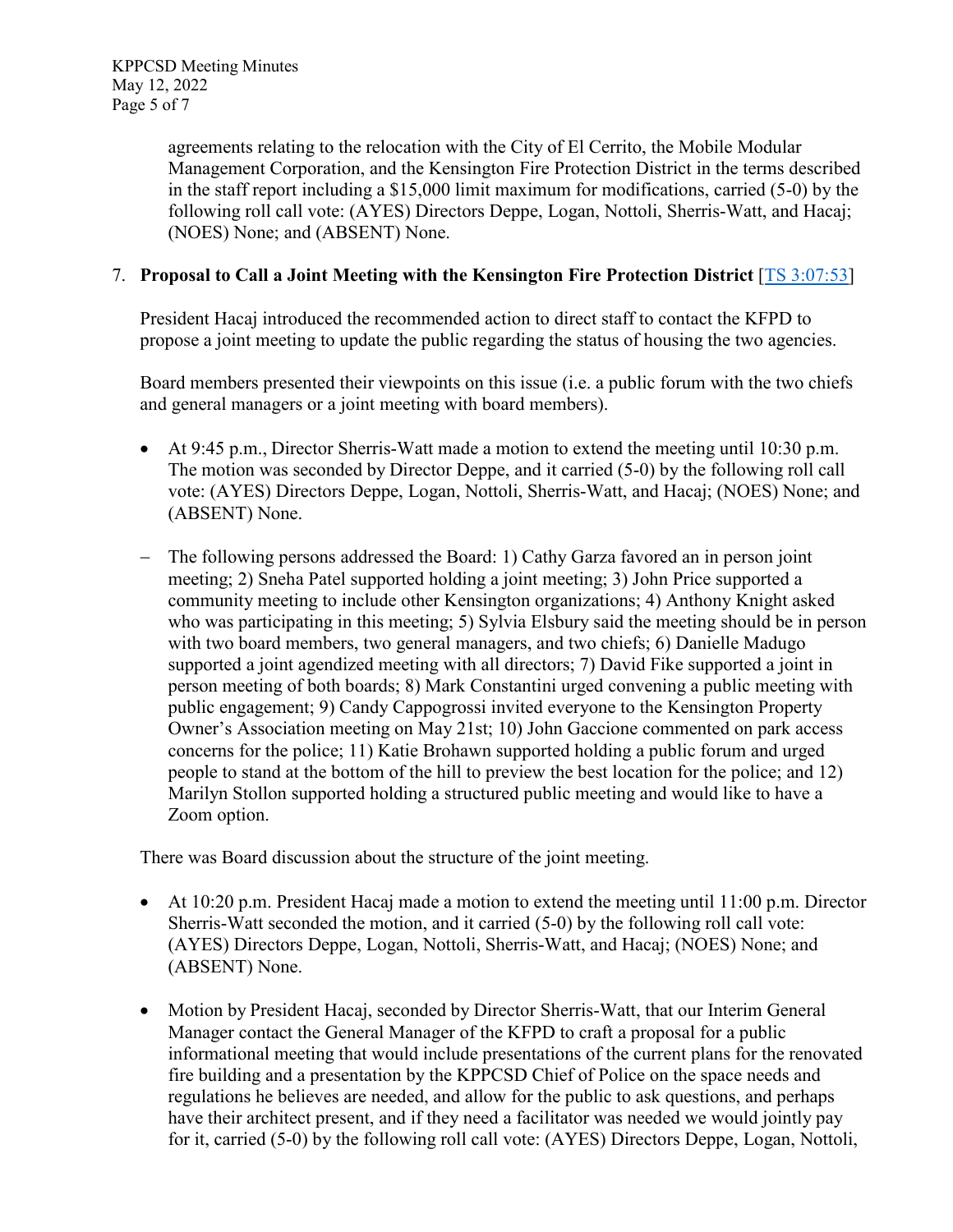KPPCSD Meeting Minutes May 12, 2022 Page 6 of 7

Sherris-Watt, and Hacaj; (NOES) None; and (ABSENT) None.

### 8. **Review 1st Draft of New Agreement with the Kensington Community Council (KCC)** [\[TS 4:05:05\]](https://youtu.be/teokCw_RFFk?t=14705)

General Counsel Danforth highlighted the draft agreement's most significant new provisions and noted that this was just a starting point for consideration. Board members provided comments and suggestions.

− The following persons addressed the Board: 1) Sneha Patel applauded efforts to negotiate a new agreement and supported establishing an ad hoc committee and ask the Board to provide the rationale for each change; 2) Sylvia Elsbury supported the creation of an ad hoc committee and asked whether the goals for recrecation programs are best codified in a contract or working with KCC; 3) Mark Constantini suggested decreasing fees charged to KCC and providing scholarships to people with needs; 4) Cathy Garza said this version micromanages programming and voiced support for the ad hoc committee; and 5) Danielle Madugo supported the creation of an ad hoc committee and said assessing fees to non residents could be inappropriate since El Cerrito residents have children who attend school in Kensington.

Following Board discussion, there was consensus to direct Interim General Manager Benson to find a meeting date to discuss the draft agreement.

### 9. **Annual Approval of the Kensington Park Assessment District Levy** [\[TS 3:58:46\]](https://youtu.be/teokCw_RFFk?t=14326)

Interim General Manager Benson introduced the recommended actions to adopt three Resolutions for Fiscal Year 2022-23 to collect the Kensington Park Assessment Pursuant to the Landscaping and Lighting Act of 1972.

- Motion by President Hacaj, seconded by Vice-President Logan, to adopt Resolution No. 2022-05 Initiate Proceedings For The Levy And Collection Of Assessments For The Kensington Park Assessment District for Fiscal Year 2022-23, carried (5-0) by the following roll call vote: (AYES) Directors Deppe, Logan, Nottoli, Sherris-Watt, and Hacaj; (NOES) None; and (ABSENT) None.
- Motion by President Hacaj, seconded by Director Sherris-Watt, to adopt Resolution No. 2022-06 Approve The Annual Report For The Kensington Park Assessment District For Fiscal Year 2022-23, carried (5-0) by the following roll call vote: (AYES) Directors Deppe, Logan, Nottoli, Sherris-Watt, and Hacaj; (NOES) None; and (ABSENT) None.
- Motion by President Hacaj, seconded by Director Sherris-Watt, to adopt Resolution No. 07-2022 Declare the District's Intention To Levy And Collect Assessment For The Kensington Park Assessment District for Fiscal Year 2022-23, carried (5-0) by the following roll call vote: (AYES) Directors Deppe, Logan, Nottoli, Sherris-Watt, and Hacaj; (NOES) None; and (ABSENT) None.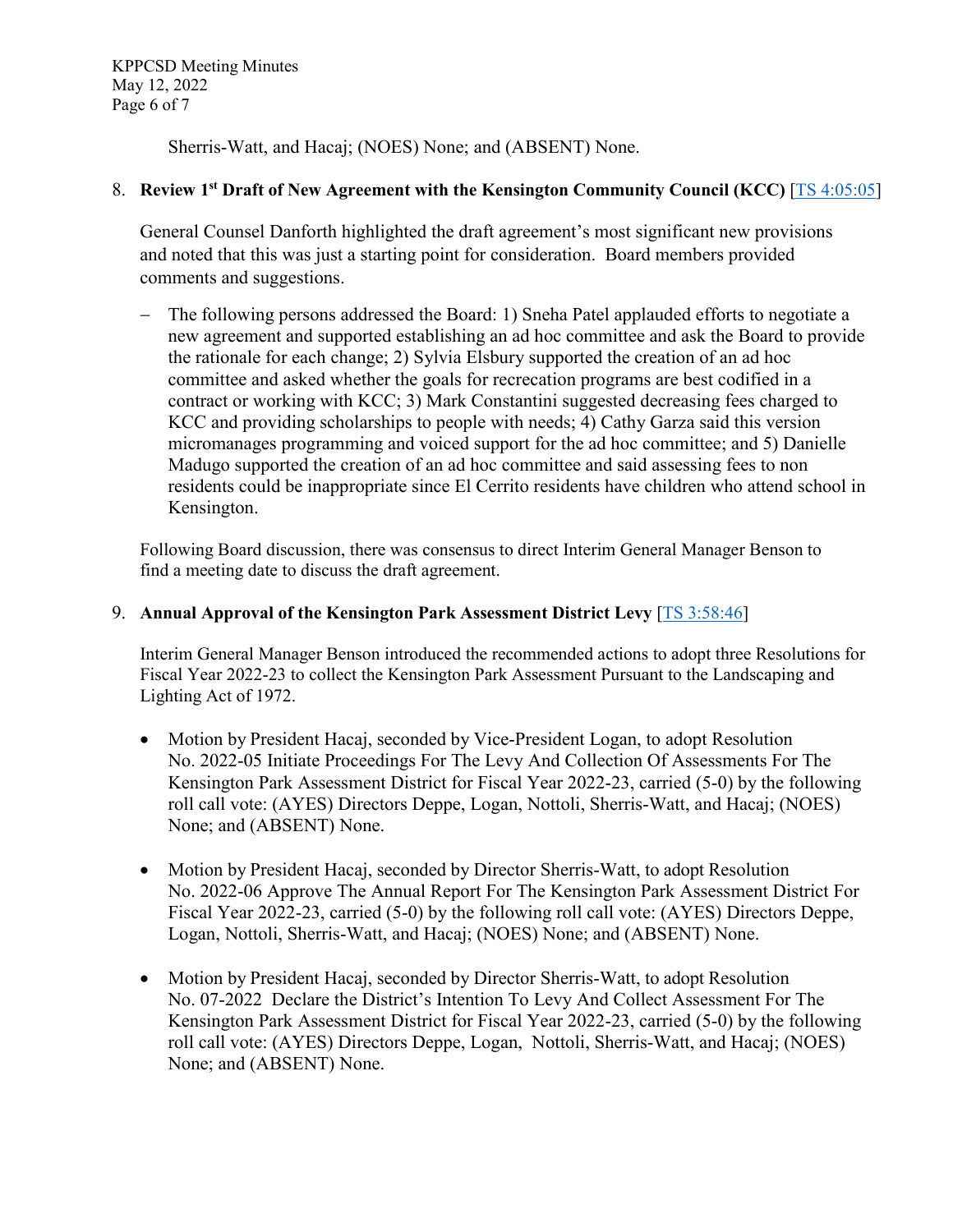KPPCSD Meeting Minutes May 12, 2022 Page 7 of 7

### **Comments & Reports**

## 10. **Director Comments** [\[TS 4:32:28\]](https://youtu.be/teokCw_RFFk?t=16348)

Board members thanked Interim General Manager Richard Benson for his service to the District.

## 11. **General Manager Comments**

None.

### 12. **Board Correspondence**

• KCC Report – May 1, 2022

## **Adjournment** [\[TS 4:32:55\]](https://youtu.be/teokCw_RFFk?t=16375)

President Hacaj adjourned the meeting at 11:01 p.m.

The next regular meeting is scheduled for Thursday, June 9, 2022.

SUBMITTED BY:

 $\mathcal{L}_\text{max}$  and  $\mathcal{L}_\text{max}$  and  $\mathcal{L}_\text{max}$  and  $\mathcal{L}_\text{max}$ Lynelle M. Lewis, District Clerk of the Board

APPROVED: June 9, 2022

Richard J. Benson, Interim General Manager

 $\mathcal{L}_\text{max}$  , and the set of the set of the set of the set of the set of the set of the set of the set of the set of the set of the set of the set of the set of the set of the set of the set of the set of the set of the

\_\_\_\_\_\_\_\_\_\_\_\_\_\_\_\_\_\_\_\_\_\_\_\_\_\_\_\_\_\_\_\_\_\_\_\_\_

Sylvia Hacaj, President of the Board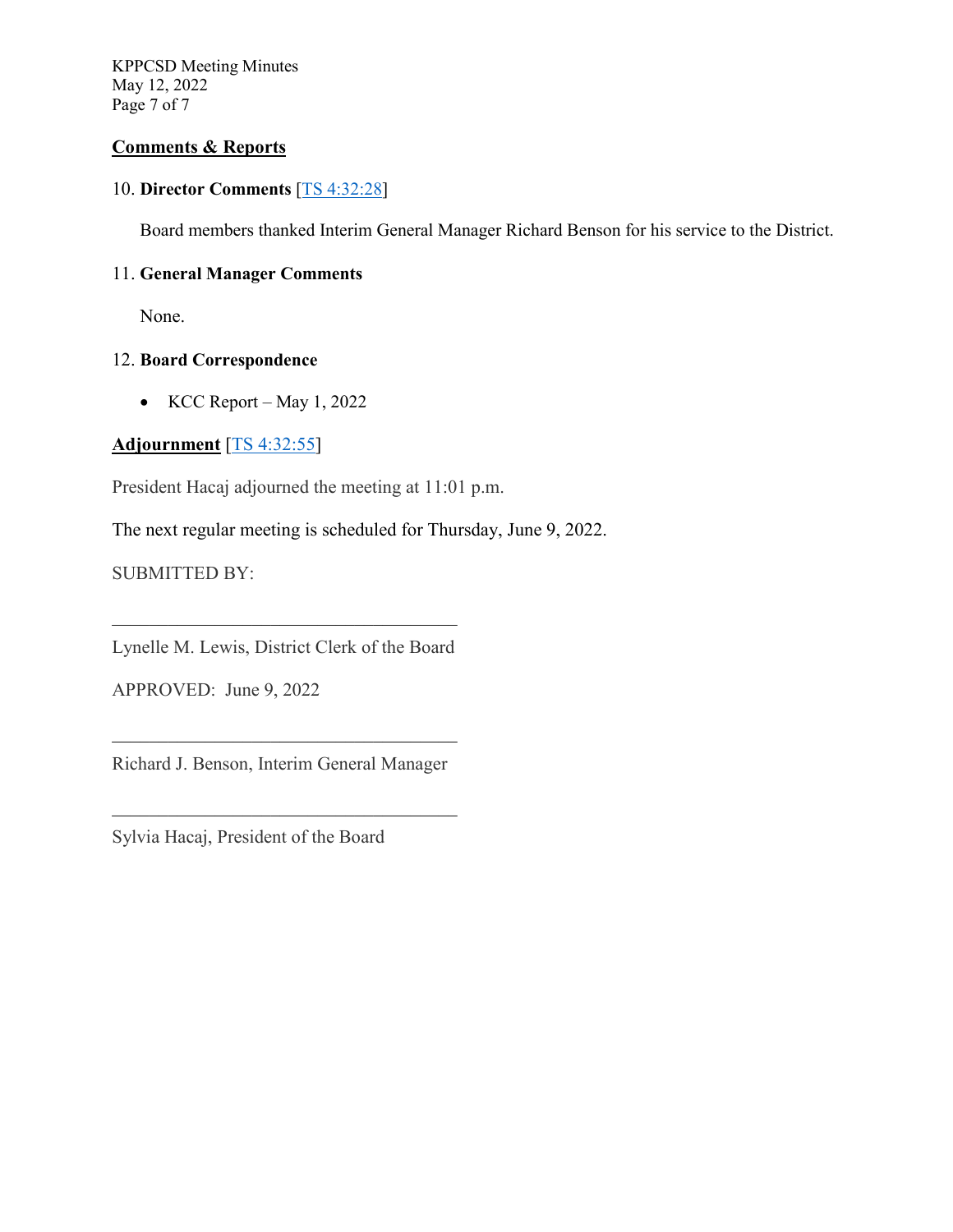## **KENSINGTON POLICE PROTECTION AND COMMUNITY SERVICES DISTRICT**

#### **BOARD OF DIRECTORS MEETING MINUTES Friday, May 27, 2022 Via Teleconference**

#### **Special Meeting**

### **Call to Order** [\[TS 10:58\]](https://youtu.be/AuryNAEx6dQ?t=658)

President Sylvia Hacaj called the Special Meeting to order at 12:06 p.m.

### **Roll Call** [TS [11:18\]](https://youtu.be/AuryNAEx6dQ?t=678)

Director Chris Deppe, Vice-President Mike Logan, Director Eileen Nottoli, Director Rachelle Sherris-Watt and President Sylvia Hacaj were present at roll call.

Staff present included Interim General Manager Tony Constantouros, General Counsel Ann Danforth, and Clerk of the Board Lynelle M. Lewis.

#### **Discussion and Action**

#### 1. **Kensington Community Council (KCC) Agreement.** [\[TS 11:47\]](https://youtu.be/AuryNAEx6dQ?t=707)

General Counsel Ann Danforth summarized the most significant new provisions of the second draft agreement.

Directors commented on the provisions in the draft agreement. There was Board discussion about the need for adult programs, resurrecting a three-month extension of the existing contract to provide for summer programs, compensation, including a financial firewall between KCC and the Outlook newspaper, American with Disabilities Act compliance, the renewal date, the non-resident fee (percentage versus flat rate), and establishing an ad hoc committee to review the document.

#### **Special Meeting Agenda Public Comments** [TS [49:16\]](https://youtu.be/AuryNAEx6dQ?t=2956)

The following persons addressed the Board: 1) A. Stevens Delk said she was uncomfortable with board members sending comments to the General Counsel that are unknown to the community and commented on storage space use, program limitations for non-residents, the cost of living provision, and inconsistent timelines throughout the document; and 2) Vida Dorroh supported including a nonresident fee, asked about KPPCSD taking over adult recreation directly, and asked about the park adminstrator.

Following Board discussion, President Hacaj appointed Directors Sherris-Watt and Hacaj to the ad hoc committee to review the draft agreement and to participate in negotiations with KCC. General Counsel Danforth will return to the Regular Meeting of June 9<sup>th</sup> with a request for an authorization for the General Manager to negotiate and execute an extension of the current KCC agreement until the end of the summer subject to General Counsel approval to ensure current KCC summer programs can move forward (with KCC concurrence).